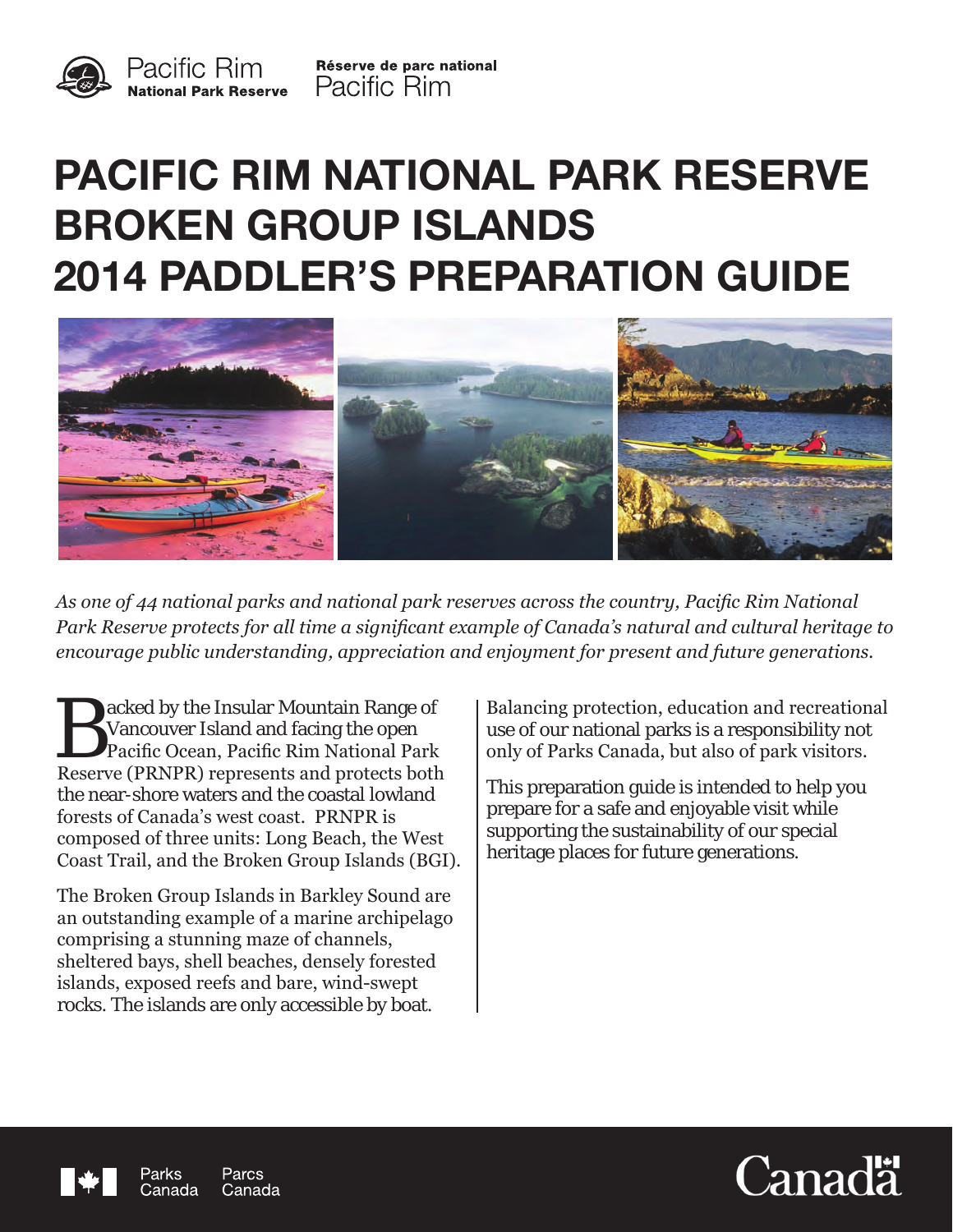## **FIRST NATIONS**

The traditional territories of the Nuu-chahnulth First Nations encompass the Broken Group Islands. The islands contain many sites of spiritual and cultural significance for the Tseshaht and Hupacasath First Nations. Disturbing, destroying or removing natural and cultural artifacts is strictly prohibited without prior written permission or licences. This regulation is enforced: carry all licences with you.

There are First Nation reserve lands on Effingham, Nettle, and Keith Islands. Day visitors are welcome at Keith Island. Effingham and Nettle reserve lands require written permission from the appropriate First Nation prior to landing. Boaters are asked to refrain from tying up to the reserve wharf on the south-east side of Nettle Island.

# **CLIMATIC INFLUENCE**

The BGI enjoys a moderate maritime climate of cool foggy summers and mild wet winters with an average annual precipitation of 330 centimeters (130 inches). This climate encourages an abundance of life both in the water and on the land. No other temperate region on earth has a more bountiful, diverse, intertidal zone than North America's nutrient-rich Pacific coast. The mild climate also encourages the lush growth of temperate rainforest dominated by coniferous tree species such as Sitka spruce, western hemlock and western redcedar.



# **PREPARATION INFORMATION**

Is your party ready for a trip to the BGI? Long known as the " Graveyard of the Pacific", this area abounds with potential hazards. Though marine navigation techniques and tools have improved since the title was bestowed, the area's hazards remain. Trip preparation is a crucial element of any visit to the BGI. Your ability to recognize and evaluate hazards is key to determining the risk you and your group are taking. To have a safe experience, your party's knowledge, skills and equipment must meet or exceed the challenges of this environment.

#### **You and your group should be able to:**

- plot a course by chart and compass. •
- pilot your vessel(s) safely in fog. •
- read weather patterns and signs, obtain and interpret up-to-date marine weather forecast. •
- assess water hazards that vary with tide, sea state and weather. •
- interpret tide tables. •
- competently handle your boat if caught in adverse conditions (some crossings may take 3 or more hours). •
- perform a group rescue and self-rescue. •
- camp in prolonged windy and rainy conditions. •
- call for help. •
- administer first aid. •

# **PARKS CANADA PRESENCE**

Beachkeepers patrol the BGI throughout the summer months to maintain camping areas, provide information and interpretation services, check permits, and assist Parks Canada staff in a variety of ways.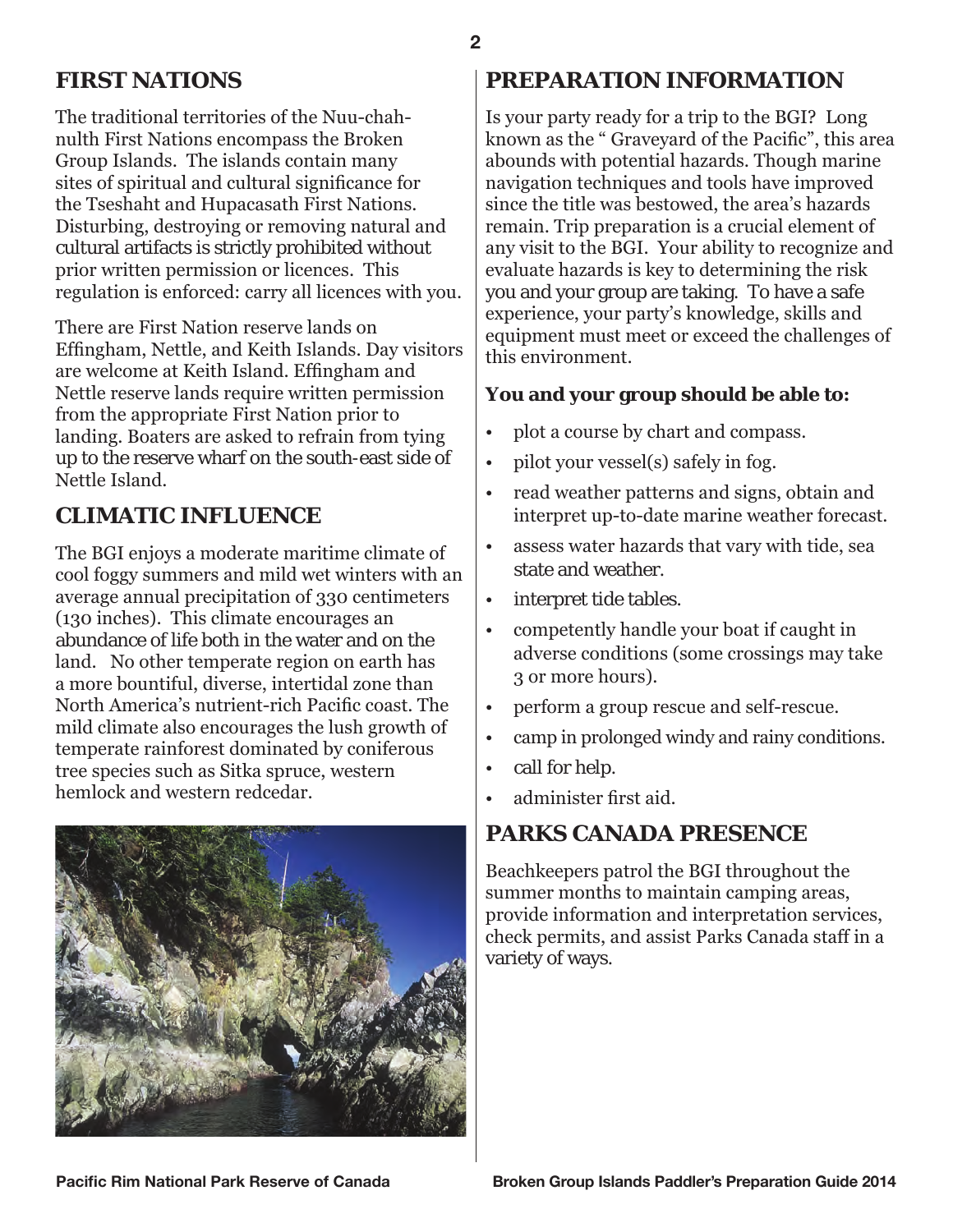# **ACCESS**

*Note: Due to weather, natural, financial, or operational concerns, the Broken Group Island Unit, or portions of it, may not be accessible to the public.*

**Road Access:** The long established Toquaht Bay Campground launching and parking area is closed until further notice.

Paddlers can park and launch kayaks from the Toquaht Nation's Secret Beach Campground. For more information regarding fees and directions please refer to the Toquaht Marina and Campground Ltd. contact information in the *Other Services* section.

**Drop off by marine transport** is one method of accessing the BGI.

Park licensed transport companies are permitted to drop clients off throughout the islands (excluding designated camping areas). Keith Island has a dock, outhouse and sheltered area to facilitate drop off and pick up.

Beachkeepers are based out of Keith Island. Call ahead to set up a time as the Beachkeepers are often out patrolling the islands. See *Other Services* for Beachkeeper and marine transport companies' contact information.

Alberni Marine Transport Ltd. carries paddlers and their boats on a scheduled basis to the protected waters just north of the BGI. See *Other Services* for their contact details.

**Paddling** from Bamfield or Ucluelet is *not recommended* due to the exposed passages of Imperial Eagle and Loudon Channels.

**Kayak rentals** are available from operators based in the nearby communities.

**Commercial companies** must have a national park business licence if operating in the Broken Group Islands. Carefully select a company that meets the needs of your group. Visit out website or contact Parks Canada for a list of commercial operators that hold Parks Canada business licences.

# **CAMPING**

#### **Camping in the High Season**

Peak visitation occurs in the BGI from mid-July through August. Campers arriving in this period can expect to share camping areas with many other visitors. To avoid peak season crowds, try camping between May 1st and early July, or in September.

#### **Camping Regulations**

- Camping in this unit of the national park must be within designated camping areas on Hand, Turret, Gibraltar, Willis, Dodd, Clarke, and Gilbert Islands. Check your chart for their exact locations. Camp in designated areas only. •
- Maximum stay in the BGI is 14 days. •
- Maximum stay at any one camping area is 4 nights. •
- Maximum group size is 12. Groups larger than 12 people must split into smaller groups and occupy designated campsites on different islands. This applies to private, commercial, and non-profit groups. •
- Dogs are prohibited. Pets disturb wildlife, interfere with other visitors' enjoyment of the area and can introduce disease to island wildlife. •
- Regulations are enforced. •

### **Camping Permits and Fees**

- Anyone camping in the BGI must have a camping permit. •
- Camping fees are \$9.80 per person per night from May through September. •
- Children 16 & under do not pay a camping fee. •
- The Lady Rose Marine Service Limited issues camping permits on behalf of Parks Canada at the Sechart Lodge and at the camping areas in the Broken Group Islands. •
- VISA, MasterCard and cash are accepted. •
- Contact Parks Canada for up-to-date fee schedules prior to your departure. **Fees may change at any time.** •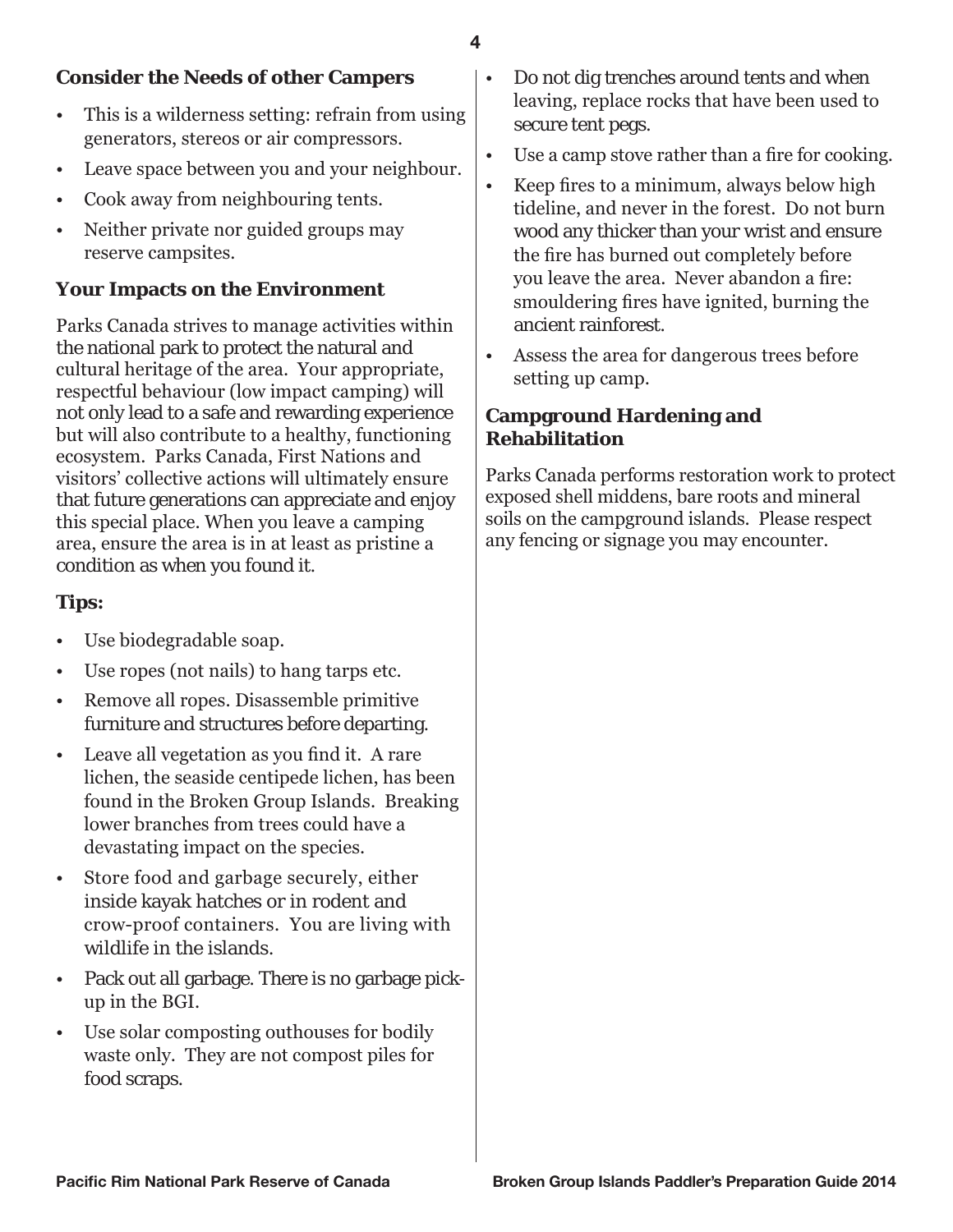# **HAZARDS AND REGULATIONS**

To help you maximise the enjoyment and safety of your trip below are some hazards and responsibilities your entire party should be aware of before setting out:

**Weather:** Strong winds can funnel through channels. Winds tend to rise in the late morning and drop in the evening. Travel through Loudon and Imperial Eagle Channel by kayak, canoe and small craft is not recommended. During fair weather, winds blow predictably from the west and northwest. Winds are from the southeast just before and during adverse weather. However, there are always exceptions to wind and weather patterns. Wind-generated waves, especially those influenced by currents, can make for extremely rough or hazardous paddling and small craft handling. Boaters should plan on moderate to severe chop in Coaster Channel during the middle of the day, particularly when it is hot and sunny. Travel through Coaster Channel when winds are light (generally early morning). Heavy wind, rain, fog, and strong tidal currents here can be extremely dangerous. Knowledge of navigation, boat handling, wilderness survival, weather patterns and signs, is essential for travel and camping in the area.

**Sea State:** Large ocean swell (long distance ocean-generated waves), steep chop (local windgenerated waves), tidal currents, cold water; all pose potential problems for boaters.

**Seascape:** A maze of islands, islets, reefs, submerged rocks, and surge channels can be difficult to navigate at any time, but are particularly dangerous in ocean swell or limited visibility.

**Marine Traffic:** Kayaks, sailboats and motorboats all use the BGI. Motorized vessels often cannot see paddlers nor are they visible on radar. Know your responsibilities. All marine traffic is subject to marine collision regulation. Contact The Boating Safety info line for details. See *Other Services* for their contact information. **Hypothermia:** Hypothermia is the lowering of the core body temperature below a safe level causing the body to lose the ability to generate heat and is a major killer of outdoor recreationists. Boaters beware; body heat is lost 25 times faster in water than in air. The maximum survival time in 10ºC water is 2-3 hours. The water temperature in Barkley Sound ranges from 7-15ºC. Know how to prevent, identify and treat hypothermia.

**Stinging plants and insects** are present on the islands.

**Group Travel:** The following represent best practices for group travel:

- Travel in a group of three or more boats to facilitate rescue and emergency response. Self-rescue may be the difference between life and death.
- Be prepared for a capsized or damaged boat; more importantly, avoid situations that may be hazardous.
- Stay within normal talking distance of one another and follow shorelines where possible.
- Know the abilities (mental and physical) of each member of your group and plan accordingly.
- Travel at the speed of the slowest group member.
- Regularly assess the condition of group members.
- Alcohol and wilderness settings do not mix.
- Personal hygiene while camping can be challenging; wash hands frequently.

**Freshwater:** Freshwater sources are unreliable in Barkley Sound; bring all the potable water your group requires. We recommend 4-6 litres per person, per day.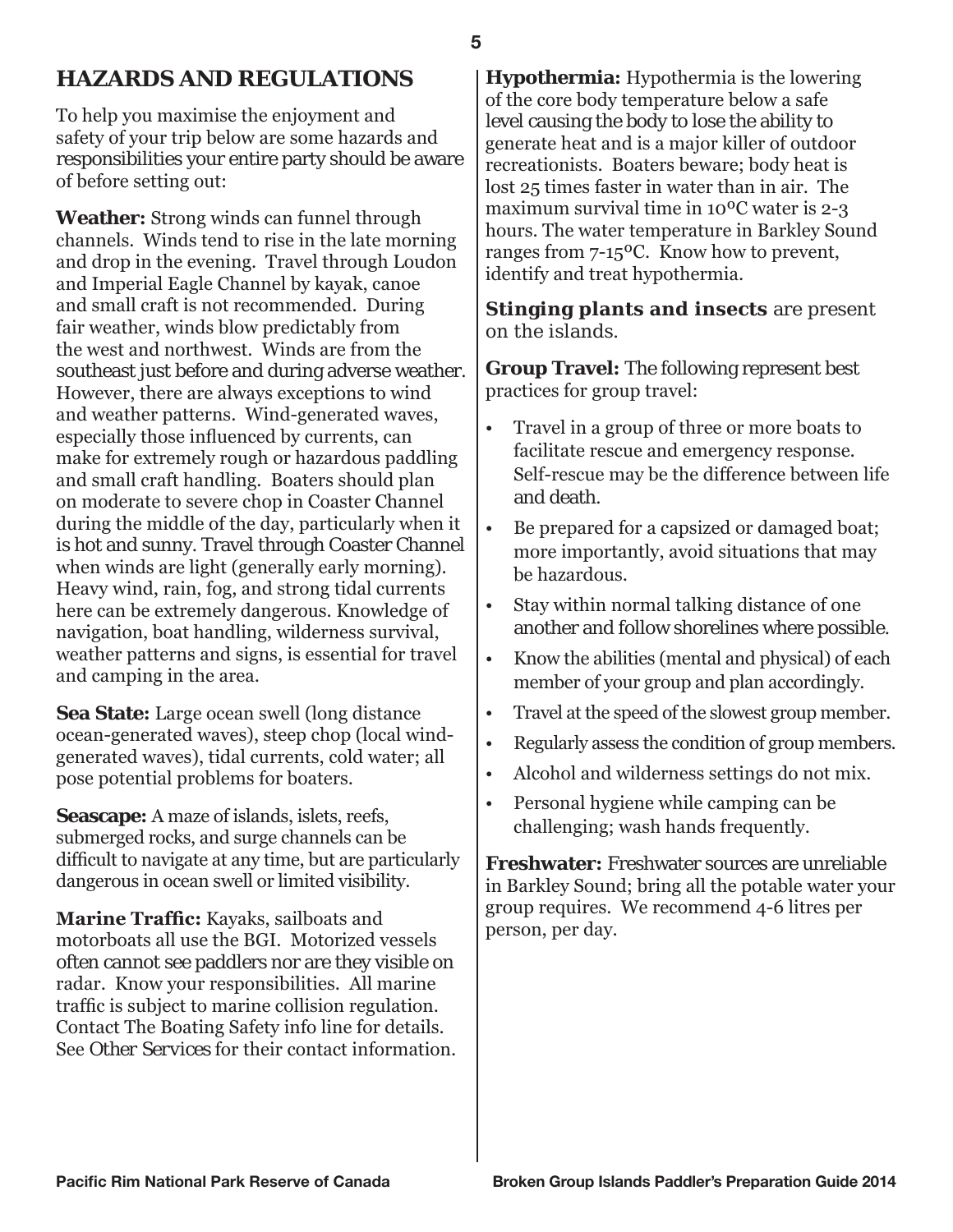## **LIVING WITH WILDLIFE**

Viewing wildlife while in the BGI is exciting. Please remember that you have responsibilities as well as opportunities when you encounter wildlife.

#### **Bare Campsite Program:** *leave no food items or other attractants, such as food packaging, toothpaste, soap, dish rags/ scrubbers and pots/pans unattended.*

Scavenging animals such as crows, deer, rodents, raccoons and even wolves are efficient and creative scavengers. *Secure food and other attractants in tightly closed containers when not in immediate use.*

**Black bears, wolves and cougars are in the BGI.** To avoid a dangerous encounter with wildlife *stay alert and watch for signs of recent activity*. Keep these points in mind:

- Keep children close to you.
- If you encounter a predator, face the animal and retreat slowly, giving them an avenue of escape.
- Do not run or play dead.
- If the animal does not leave or approaches, try to scare it away by appearing big and aggressive: shout, wave a stick/paddle or throw rocks.
- In the unlikely event of an attack fight back; target the eyes and nose.

**Sea lions, seals and whales are frequently sighted.** There are established guidelines for viewing marine wildlife, these guidelines require boaters, including kayakers, to keep a minimum distance from all marine wildlife. For federal guidelines referring to marine mammal viewing, contact the Department of Fisheries and Oceans (see contact section).

*Note: sea lions are known to carry a disease called leptospirosis that can be transferred to humans. Accordingly, never touch a marine mammal, dead or alive.*

## **HARVESTING IN PRNPR**

Are you thinking of catching or harvesting finfish, shellfish or other marine creatures? *Please note that the national park is a voluntary no-harvest zone.* The national park was established to protect the diversity of life in this area for present and future generations. With your help, Parks Canada can protect both the marine and the terrestrial environment.

Harvest limits are reduced within PRNPR. If you are harvesting you must carry the appropriate licenses (Non-Tidal Angling License and Tidal Waters Sports Fishing Licence) and follow the Department of Fisheries and Oceans (DFO) regulations and closures.

As of August 14th, 2002, DFO permanently closed a large section of the BGI to fin-fishing. Consult DFO for details of this closure.

**Naturally occurring toxins** such as Paralytic Shellfish Poisoning (PSP) - or "red tide" - have been found in the shellfish in Barkley Sound (e.g. clams, oysters and scallops). When humans consume contaminated shellfish, symptoms can vary from a mild tingling of the lips and tongue, to paralysis and death. Shellfish harvest openings and closures are based on rigorous monitoring procedures by DFO (see contact section).

**Boating near caves and cliffs** impacts nesting seabirds and is hazardous. Stay well away from these features. Regulations prohibit entry into caves.

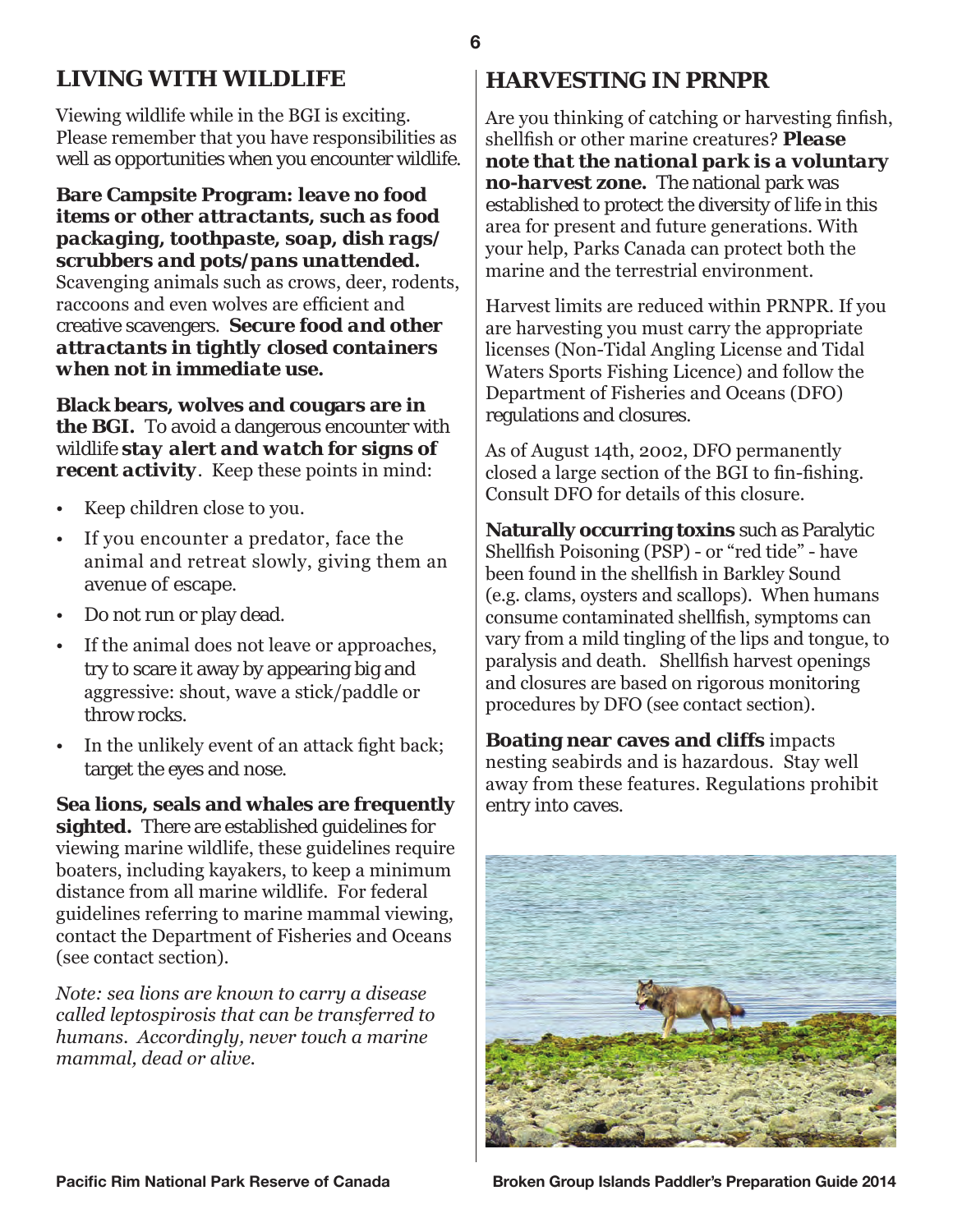

# **TRIP PLAN**

File a trip plan before you leave on your backcountry trip, with a reliable person and upon completion of your trip, inform your contact that you are out of the backcountry.

#### **A trip plan should be in writing and include:**

- The number of people in your group;
- Trip length in days;
- Arrival and departure times and dates;
- Specific route plans;
- Camping plans;
- Tent: number, make/model/colour of tent;
- If applicable, vehicle licence #, make/model/ colour and location;
- If applicable, the make and colour of each vessel.

# **EQUIPMENT**

#### **Regulated equipment:**

See Canada Coast Guard *Safe Boating Guide* or contact *Office of Boating Safety* for equipment that must be carried on board your vessel.

#### **Recommended equipment:**

- Hyrdographic (nautical) charts #3670 and #3671 and a waterproof chart bag
- Canadian Tide and Current Tables (refer to Tofino tables)
- GPS with chart plotter and tide table
- Watch
- Licenced marine VHF Radio
- Compass
- Cellular phone (check with your carrier for coverage)
- First aid kit
- Survival kit (e.g. waterproof matches, knife, emergency food, flares and blanket)
- Equipment repair kit
- Personal Flotation Device (PFD) and whistle
- Self-rescue aids, paddle floats, towlines
- Paddling gloves, hat
- Wetsuit
- Potable water
- Stove, fuel and cooking kit
- Food
- Knife
- Rope, shock cords
- Tent with waterproof fly and floor
- Sleeping bag and insulation pad
- Waterproof bags
- Flashlight
- Toiletries (hand sanitizer, sun- and lip-screens)
- Sunglasses
- Airtight container for garbage
- Toilet paper
- Camera
- Spare paddle
- Air horn (for scaring wildlife away)
- Pepper spray
- Clothing; choose materials that maintain warmth when wet, dry quickly, can be layered (wool or polypropylene)
- Durable rain gear (test it beforehand)
- Warm hat and gloves
- Footwear
- **Towels**